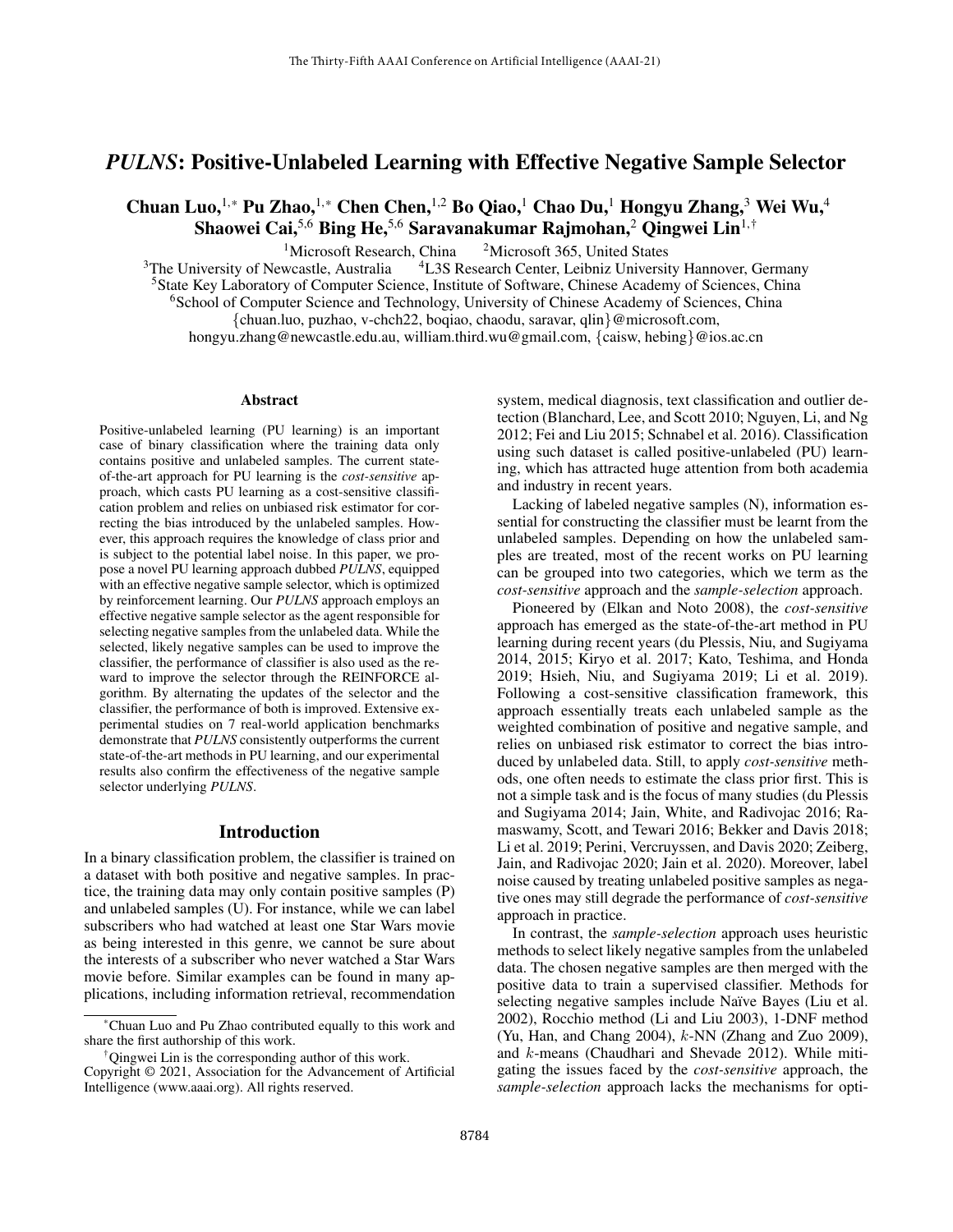mizing the negative samples selector which is crucial for its performance.

In this work, we propose a new *sample-selection* approach named Positive-Unlabeled Learning with Effective Negative Sample Selector (*PULNS*). Our *PULNS* approach is composed of a *negative sample selector* and a *binary classifier* which are optimized in a reinforcement learning based framework. Specifically, we treat the selector as the agent, the selection of negative samples as the action, and the performance of the classifier as the reward. This setup allows us to update the selector via reinforcement learning, which can then be used to train a better classifier. By iterating between the optimization of the classifier and the selector, this method improves both the selector and the classifier together to achieve better performance than the state-of-the-art *costsensitive* approach.

We summarize the main contributions of this work below:

- We propose an effective strategy to train and optimize the negative sample selector based on the performance of classifier. We also conduct experiments and show that our selector is more effective in selecting negative samples than the selectors used in other *sample-selection* methods.
- We construct an optimization framework based on reinforcement learning to enable end-to-end updates on both selector and classifier.
- We conduct extensive experiments on seven benchmarks to compare *PULNS* against other methods and show that *PULNS* can consistently outperform the state-of-the-art *cost-sensitive* approach.

## Related Work

As the current state of the art in PU learning, the *costsensitive* approach adopts the framework of cost-sensitive classifier where unbiased risk estimator is constructed to correct the bias introduced by training a classifier over the positive and unlabeled samples. Since the first unbiased risk estimator was introduced for solving PU learning problem (du Plessis, Niu, and Sugiyama 2014), many works were done to enhance this technique. Notably, convex unbiased risk estimator can be used to reduce computational cost (du Plessis, Niu, and Sugiyama 2015). Non-negative risk estimator can be used to overcome the over-fitting issue when the model is too flexible (Kiryo et al. 2017). Similar unbiased risk estimator can also be constructed if a small subset of negative samples (which can be a biased representation of the negative population) is available for training the classifier (Hsieh, Niu, and Sugiyama 2019). While most PU learning methods assume that the labeled positive data follows the same distribution as the unlabeled positive data (no selection bias), a modified *cost-sensitive* approach can be applied to the scenario with selection bias (Kato, Teshima, and Honda 2019). Still, in order to make the proposed risk estimator be truly unbiased, the sampling procedure needs to satisfy certain assumptions, and the class prior should be known or at least can be accurately estimated. When these assumptions do not hold, the performance of the *cost-sensitive* approach might suffer from the label noise issue introduced by the unlabeled samples. In this work, we show that, by selecting a

reliable set of negative samples, our method can outperform state-of-the-art approaches discussed in this category.

Our method is not the only approach that utilizes iterative procedure for improving the selection of negative samples. In fact, most *sample-selection* methods discussed in the introduction section employ iterative procedures to enlarge the set of the selected negative samples based on the prediction of trained classifier. Still, such procedures do not choose nor improve the initial selector, while *PULNS* is capable of optimizing the selector directly. These approaches cannot explore different class assignments for unlabeled data either, a feature that is naturally supported by *PULNS*. Moreover, as pointed out by (Gong et al. 2018), iterative procedure that gradually enlarges the set of negative sample cannot guarantee to improve the classifier unless the positive samples are located far away from decision boundary.

## Our Proposed Approach

We present a new *sample-selection* approach for PU learning, dubbed Positive-Unlabeled Learning with Effective Negative Sample Selector (*PULNS*). First, we introduce the problem setting of PU learning. Then we provide an overview of *PULNS* and describe the major algorithmic components underlying *PULNS*. Finally, we discuss the training process of *PULNS*.

# Problem Setting

We represent the training dataset in PU learning as a sequence of *n* samples:  $T = \{t_1, \ldots, t_u, \ldots, t_n\}$ , where  $t_i = (x_i, y_i)$  is a feature-label pair  $(i \in \{1, ..., n\})$ . For each sample  $t_i = (x_i, y_i), x_i \in \mathbb{R}^d$  is the raw feature vector;  $y_i \in \{0,1\}$  is the class indicator:  $y_i = 0$  means that sample  $t_i$  belongs to the negative class, and  $y_i = 1$  indicates that sample  $t_i$  belongs to the positive class. The first u samples are assumed to be unlabeled with unknown  $y_i$  $(1 \leq i \leq u)$  whose ground truth can be either positive or negative. The rest  $p = n - u$  samples are labeled. In the context of PU learning, all labeled samples are positive. Thus we have  $y_i = 1$  for  $u + 1 \leq i \leq n$ . For simplicity, we use  $U = \{t_1, \dots, t_u\}$  to represent the set of all unlabeled samples, and  $P = \{t_{u+1}, \dots, t_n\}$  to represent the set of all labeled, positive samples. The task of PU learning is to train a classifier based on the positive sample set  $P$  and the unlabeled sample set U.

#### Approach Overview

In this subsection, we provide an approach overview of *PULNS*, which is illustrated in Figure 1. Our *PULNS* approach is based on a reinforcement learning framework with four important components: 1) *state* (*i.e.,* features extracted from unlabeled samples); 2) *agent* (*i.e.,* negative sample selector); 3) *environment* (*i.e.,* classifier); 4) *reward*.

*PULNS* consists of two alternating phases: the update of selector and the update of classifier. In the first phase, the agent (*i.e.,* the selector underlying *PULNS*) traverses the unlabeled samples in U sequentially. For each sample  $t_i \in U$ , the selector takes its state  $s_i$  as input and generates an action  $a_i$  (whether  $t_i$  is chosen as a negative sample or not). The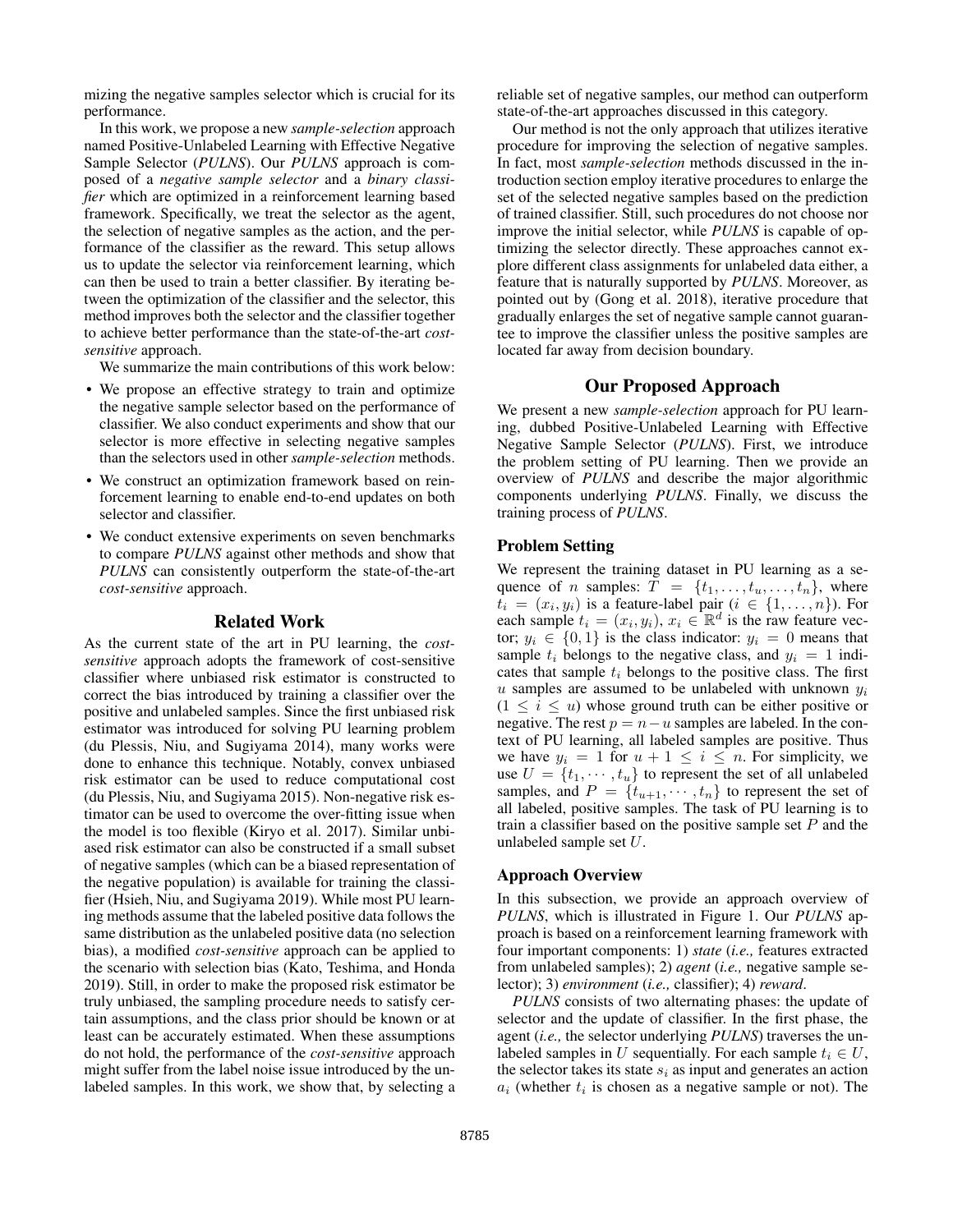

Figure 1: Approach Overview of *PULNS*.

environment (*i.e.,* classifier) generates rewards based on the actions. Also, the selector is updated using the REINFORCE algorithm (Sutton et al. 1999). In the second phase, the updated selector generates a negative sample set  $N$  from  $U$ . Both  $P$  and  $N$  are then used to update the classifier  $\mathit{clf}$ .

In this way, *PULNS* combines the selector and the classifier in an integral manner. Also, the interaction between the selector and the classifier forms an effective feedback loop, so the performance of the selector and the classifier can be improved together.

#### Components Underlying *PULNS*

In this subsection, we describe the major components underlying *PULNS* in detail.

**Classifier** For each sample  $t_i$ , the classifier takes the feature vector  $x_i$  as input and calculates the probability of  $x_i$  belonging to the positive class, denoted by  $p(x_i)$ . The classifier also needs to generate a vector representation  $x_i'$  for each  $x_i$ , which can be the output of the last hidden layer in a neural network classifier. It is recommended to choose a classifier that fits the data best. In our experiments, we use different classifiers for different benchmarks and achieve state-of-theart performance on all benchmarks. Detailed descriptions on the classifiers used in our experiments can be found in the Experiments section.

**State** For each sample  $t_i \in U$ , to effectively represent  $t_i$ 's status, its state  $s_i$  needs to encode the following information.

- Representation of current sample  $x_i$ : The classifier adopted by *PULNS* is responsible for extracting the vector representation of the given sample  $t_i$ , denoted by  $x'_i$ . Incorporating  $x'_i$  into state  $s_i$  can make full use of the better feature extracting ability of the classifier and transfer learned knowledge from classifier to reduce the difficulty in training our selector.
- Representation of selected, negative samples  $c_i$ : It is the average of the vector representations of current negative

samples in *N*, *i.e.*,  $c_i = \frac{1}{|N|} \sum_{t_j \in N} x'_j$ .<sup>1</sup>

 $t_1, t_2, t_3, t_{u+1}, t_1, t_N$ <br>the vector representations of all positive samples in P, *i.e.*,  $\{\overbrace{t_1, t_2, \ldots, t_n}^{\bullet}, t_{n+1}, \ldots, t_N\}$  Representation of positive samples p: It is the average of  $p = \frac{1}{|P|} \sum_{i,j \in P} x'_j$ . We note that the representation p is a fixed vector in each episode. fixed vector in each episode.

> $\overrightarrow{P}$  + N For each sample  $t_i \in U$ , its state  $s_i$  is designed as  $s_i =$

 $N_{\text{samples}}^{\text{key}}$  samples<br>proach is required to take its state  $s_i$  and to output a real 2)  $\text{U}_\theta$  (clf)  $\text{U}_\theta$  =  $\text{U}_\theta$  (MLP)<sup>2</sup>. For our selector  $f_\theta$ , the activation Negative Sample Selector In principle, for each sample  $t_i$ , the negative sample selector underlying our *PULNS* apnumber ranging from 0 to 1 as  $t_i$ 's predicted selection probability. In this work, our selector  $f_\theta$  is specified as a multifunction of each hidden layer is *ReLu*, while we use *sigmoid* as the output layer's activation function. In a word, for each sample  $t_i$ , based on its state  $s_i$  our selector computes  $t_i$ 's predicted selection probability  $f_{\theta}(s_i)$  ( $0 \leq f_{\theta}(s_i) \leq 1$ ).

> The main focus of our selector is to provide an action  $a_i \in$  $\{0, 1\}$  to decide whether the corresponding sample  $t_i$  would be chosen as negative one. In particular,  $a_i = 1$  indicates that  $t_i$  is selected as negative one; otherwise  $(a_i = 0), t_i$ would not be selected. The policy function is as follows:

$$
\pi_{\theta}(s_i, a_i) = P_{\theta}(a_i|s_i) = a_i f_{\theta}(s_i) + (1 - a_i)(1 - f_{\theta}(s_i))
$$

Reward Since our *PULNS* approach is based on reinforcement learning, a core problem is how to design effective reward function to better train our negative sample selector.

In the l-th episode of *PULNS*'s training process, after selecting the negative sample set  $N'$  by our selector, *PULNS* trains a classifier based on  $P$  and  $N'$ , and evaluates the accuracy of the trained classifier on a validation dataset, denoted by  $z^{(l)}$ . Since our ultimate goal is to improve the accuracy of the classifier, thus it is advisable to design a terminal reward by incorporating the accuracy  $z^{(l)}$ . A natural way is to directly treat  $z^{(l)}$  as the reward; however, since the accuracy of the trained classifier is always non-negative, directly using  $z_l$  as the terminal reward would hinder the convergence of our negative sample selector. Hence, our *terminal reward* is designed as  $r_{u+1}^{(l)} = z^{(l)} - b^{(l)}$ , where  $b^{(l)}$  is a baseline reward, *i.e.*,  $b^{(l)} = \max\{z^{(0)}, \ldots, z^{(l-1)}\}$ ; here  $z^{(0)}$  denotes the accuracy of the initial classifier trained based on  $P$  and  $U$  by treating all samples in  $U$  as negative ones.

Moreover, as we can only get the terminal reward at the end of each episode after taking  $u$  actions, it is recognized that the sparse reward issue would make reinforcement learning based approaches less effective (Riedmiller et al. 2018). To address this challenge, inspired by the success of reward shaping mechanism in other research fields (Ng, Harada, and Russell 1999; Pocius et al. 2018), we propose a new reward shaping mechanism to provide the selector with more guidance. In particular, in each episode, besides the terminal reward, *PULNS* calculates an *intermediate reward*

<sup>&</sup>lt;sup>1</sup>If  $N = \emptyset$ , we use the average of the vector representations of all unlabeled samples in U, *i.e.*,  $c_i = \frac{1}{|U|} \sum_{t_j \in U} \hat{x'_j}$ .

<sup>&</sup>lt;sup>2</sup>More specially, the architecture of our adopted MLP is  $d$ -64-32-1, where  $d$  denotes the dimension of the input vector.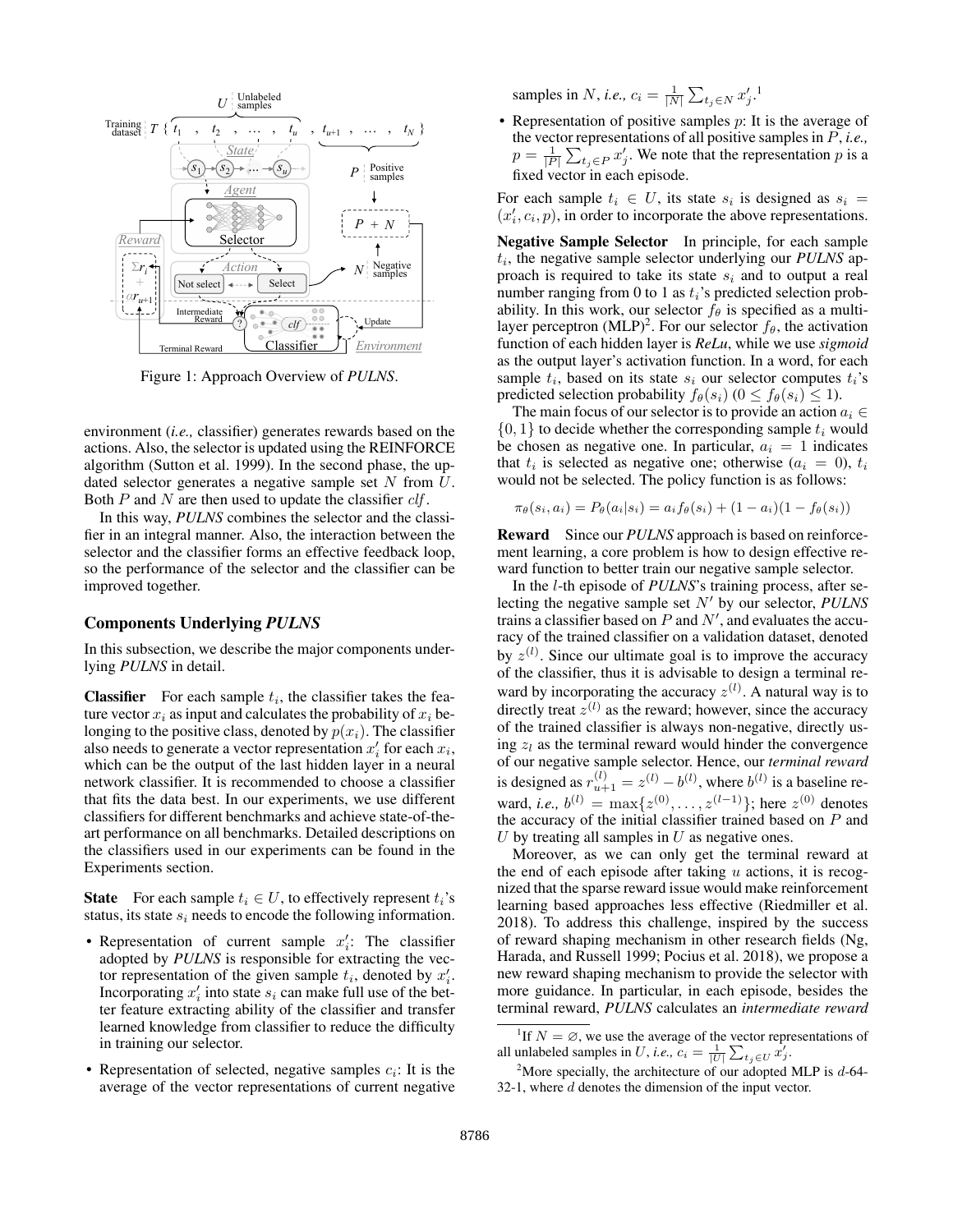for each action. That is to say, in the l-th episode, for sample  $t_i$ , once our selector takes an action  $a_i$ , then the intermediate reward  $r_i^{(l)}$  is computed as follows:

$$
r_i^{(l)} = \begin{cases} \mathbb{C}(-1, \log \frac{1 - p(x_i)}{p(x_i)}, 1) & \text{if } a_i = 1, \\ \\ \mathbb{C}(-1, \log \frac{p(x_i)}{1 - p(x_i)}, 1) & \text{if } a_i = 0. \end{cases}
$$

where  $p(x_i)$  is given by the classifier based on  $x_i$ , and  $\mathbb{C}(-1, 0, 1)$  is a clamping function: a)  $\mathbb{C}(-1, x, 1) = -1$ if  $x < -1$ ; b)  $\mathbb{C}(-1, x, 1) = 1$  if  $x > 1$ ; c) otherwise,  $\mathbb{C}(-1, x, 1) = x.$ 

Since our selector aims to choose negative samples, the intuition behind our intermediate reward design is: for each unlabeled sample  $t_i$ , if the classifier tends to identify  $t_i$  as a negative sample, then our selector should receive positive rewards when  $a_i = 1$ , and receive negative rewards when  $a_i = 0$ ; if the classifier tends to identify  $t_i$  as a positive sample, then our selector should receive negative rewards when  $a_i = 1$ , and receive positive rewards when  $a_i = 0$ .

It is worth noting that a small validation dataset containing both labeled positive and negative samples is needed for evaluating the performance of classifier. In real applications, while collecting large amount of negative samples can be impractical, labelling a small portion of negative data for validation is generally quite feasible and is commonly used. Moreover, as suggested by (Hsieh, Niu, and Sugiyama 2019), a small set of negative samples can bring considerable improvement in PU learning even if this set is a biased representation of the negative population.

# Model Training

In this subsection, we first introduce how to optimize the selector, and then describe how to conduct the end-to-end training process on the whole *PULNS* framework.

Selector Optimization As discussed before, in each episode, our selector traverses the unlabeled samples in U sequentially: for each sample  $t_i \in U$ , our selector takes action  $a_i$  based on state  $s_i$ , and collects intermediate reward *r<sub>i</sub>*. Then trajectory  $\tau = \{(s_1, a_1, r_1), ..., (s_u, a_u, r_u)\}\$ and terminal reward  $r_{u+1}$  can be obtained. Our selector aims to maximize the expected total reward including all intermediate rewards and the terminal reward. We define the objective function of our selector as follows:

$$
J(\theta) = \mathbb{E}[\sum_{i=1}^{u} r_i + \alpha r_{u+1} | \pi_{\theta}] = \sum_{\tau} P_{\theta}(\tau) (\sum_{i=1}^{u} r_i + \alpha r_{u+1})
$$

where  $\alpha$  is a weight to emphasize terminal reward  $r_{u+1}$ , and  $P_{\theta}(\tau)$  is the probability of the trajectory under current policy. We use the REINFORCE algorithm (Sutton et al. 1999) to update the policy parameter  $\theta$  of our selector in each

## Algorithm 1: End-to-End Training Process of *PULNS*

- Input: Positive sample set, P; Unlabeled sample set,  $U$ ; Validation dataset,  $V$ ; Episode number,  $L$ ; **Output:** Optimized selector,  $f_{\theta}^*$ ; Optimized classifier,  $clf^*$ ; 1 Initialize a classifier  $\textit{clf}$  which is trained based on  $P$ and  $U$  (treating all samples in  $U$  as negative ones);
- 2 Initialize a selector  $f_{\theta}$  randomly;
- $3 f^*_{\theta} \leftarrow f_{\theta}, \, c l f^* \leftarrow c l f;$
- 4 for  $l \leftarrow 1$  to L do
- $\mathfrak{s}$  | Shuffle the unlabeled sample set U;
- 6 **for** *step*  $i \leftarrow 1$  *to*  $|U|$  **do**
- $7 \mid$  Get state  $s_i$ ;
- **8** Sample action  $a_i \sim \pi_\theta(s_i, a_i);$
- 9 | | Obtain intermediate reward  $r_i$ ;
- 
- 10 Compute terminal reward  $r_{u+1}$ ;
- 11 | Update selector  $f_{\theta}$  based on all rewards;
- 12  $\left| \begin{array}{c} f_{\theta}^* \leftarrow f_{\theta}; \end{array} \right|$
- 13 Get calibrated negative sample set  $N$  from  $U$  by the updated selector  $f_{\theta}^*$ ;
- 14 | Update classifier  $\textit{clf}$  based on N and P;
- 15 if clf performs better than  $\ell f^*$  then  $\ell f^* \leftarrow \ell f;$

16 **return**  $f^*_{\theta}$ ,  $\mathit{clf}^*$ ;

episode. The objective function with respect to  $\theta$  is:

$$
\nabla_{\theta} J(\theta) = \sum_{\tau} \nabla_{\theta} P_{\theta}(\tau) (\sum_{i=1}^{u} r_i + \alpha r_{u+1})
$$
  
= 
$$
\sum_{\tau} P_{\theta}(\tau) \nabla_{\theta} \log P_{\theta}(\tau) (\sum_{i=1}^{u} r_i + \alpha r_{u+1})
$$
  
= 
$$
\mathbb{E}[\sum_{i=1}^{u} \nabla_{\theta} \log \pi_{\theta}(s_i, a_i) (\sum_{i'=i}^{u} r_{i'} + \alpha r_{u+1}) | \pi_{\theta}]
$$

where  $\left(\sum_{i'=i}^{u} r_{i'} + \alpha r_{u+1}\right)$  is the total future reward at step i after action  $a_i$  is taken.

In *PULNS*, we employ factor  $\beta \in [0, 1]$  to discount the intermediate rewards, and emphasize the terminal reward  $r_{u+1}$ with weight  $\alpha$ . We estimate the value-action function at step *i* after taking action  $a_i$  as  $v_i = \sum_{t=i}^{u} \beta^{t-i} r_t + \alpha r_{u+1}$ , and approximate the gradient as follows:

$$
\nabla_{\theta} J(\theta) \approx \sum_{i=1}^{u} v_i \nabla_{\theta} \log \pi_{\theta}(s_i, a_i)
$$

Then, our *PULNS* approach updates the current policy parameters as follows:

$$
\theta \leftarrow \theta + \sum_{i=1}^{u} v_i \triangledown_{\theta} \log \pi_{\theta}(s_i, a_i)
$$

End-to-End Training As discussed before, the interaction between the selector and the classifier forms an effective feedback loop, and they are trained jointly and enhanced together through reinforcement learning. This subsection introduces the end-to-end training process. To update the se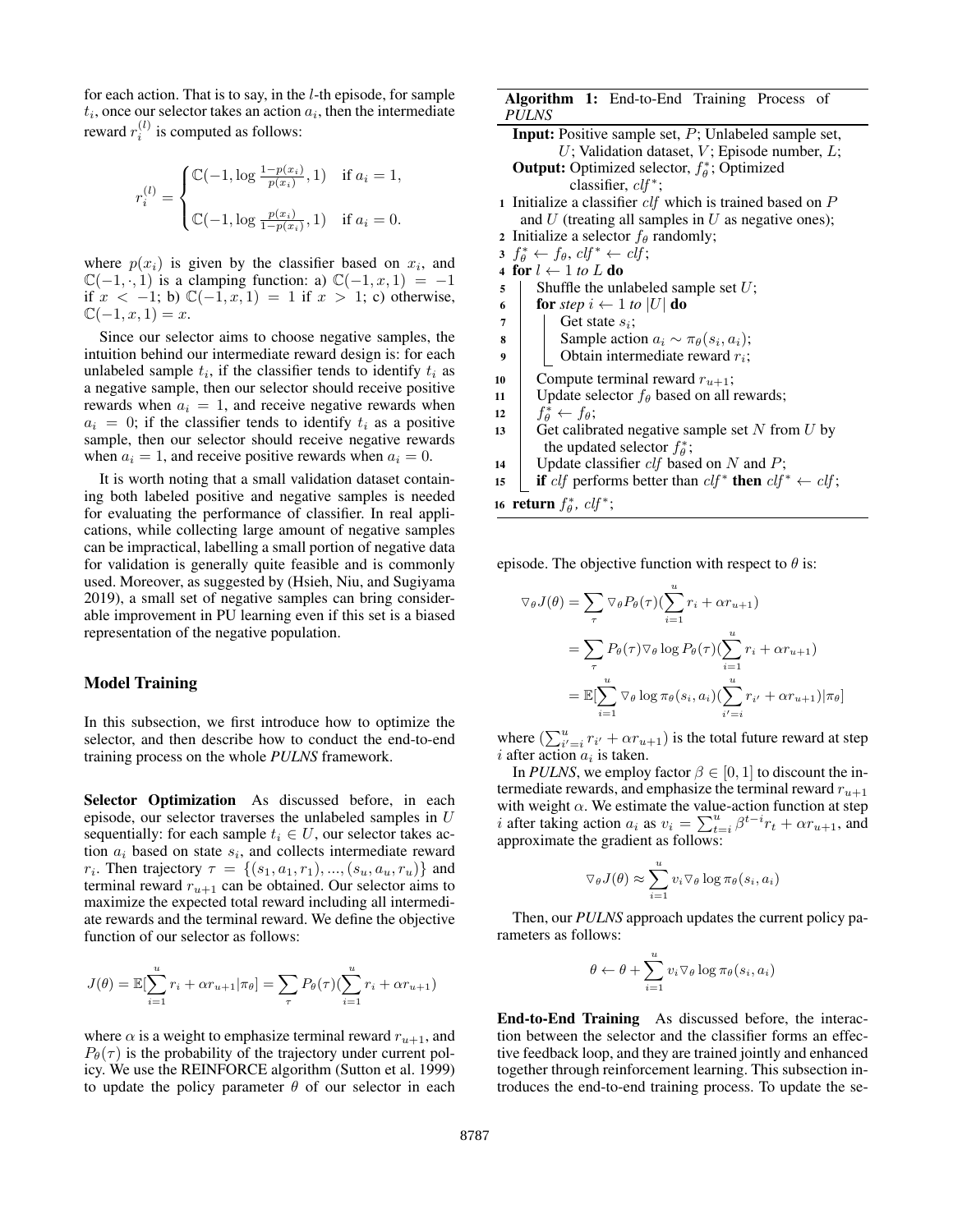lector underlying *PULNS*, we employ the REINFORCE algorithm (Sutton et al. 1999), while to update the classifier, we adopt gradient descent to minimize its own loss function.

The end-to-end training process of our *PULNS* approach is outlined in Algorithm 1, and is described as follows. First of all, our classifier is pre-trained based on  $P$  and  $U$  by treating all samples in  $U$  as negative ones, and our selector is initialized randomly. Then *PULNS* conducts an iterative process to jointly train our selector and classifier. In each episode, *PULNS* first shuffles the unlabeled sample set U. Then, for each sample  $t_i \in U$ , *PULNS* gets state  $s_i$ , takes action  $a_i$ , and obtains intermediate reward  $r_i$ . After all samples in  $U$  are processed, the terminal reward for this episode can be computed. Subsequently, the selector underlying *PULNS* can be updated based on all rewards (including all intermediate ones and the terminal one). After that, *PULNS* employs the updated selector to obtain the calibrated negative sample set N from U. Finally, the classifier underlying *PULNS* can be updated based on  $P$  and  $N$ , and the next episode starts. The end-to-end training process is stopped once the maximum episode number L is reached.

## **Experiments**

In this section, we conduct extensive experiments on 7 public, application benchmarks to evaluate the performance of our *PULNS* approach along with 4 state-of-the-art competitors. We first describe the benchmarks, the competitors, and our experimental setups. Then we report and analyze the experimental results to present the effectiveness of *PULNS*.

#### Benchmarks

In the context of PU learning, seven benchmarks are commonly used to evaluate PU learning approaches (Kato, Teshima, and Honda 2019): 1)  $CIFAR-10^3$  and 2) six benchmarks collected from  $UCI<sup>4,5</sup>$ , including MNIST, mushrooms, shuttle, spambase, usps and landsat. Following the common practice, we adopt those seven benchmarks to evaluate the performance of *PULNS* and its competitors. As the CIFAR-10, MNIST, shuttle, usps and landsat benchmarks all contain multiple classes (10, 10, 7, 10 and 6 classes, respectively), we preprocess these benchmarks following the existing conventions (Kato, Teshima, and Honda 2019), as shown in Table 1.

A brief summary of the benchmarks used in our experiments, including the numbers of positive and negative samples and dimension of features, are listed in Table 2.

## **Competitors**

In our experiments, we compare our proposed *PULNS* approach against 4 recent, state-of-the-art and open-source competitors, including *uPU* (du Plessis, Niu, and Sugiyama 2015), *nnPU* (Kiryo et al. 2017), *PUSB* (Kato, Teshima, and Honda 2019) and *PUbN* (Hsieh, Niu, and Sugiyama 2019). We briefly describe those competitors as follows.

| <b>Benchmark</b> | Positive class                       | Negative class                       |
|------------------|--------------------------------------|--------------------------------------|
| CIFAR-10         | airplane, truck,<br>automobile, ship | bird, cat, deer,<br>dog, frog, horse |
| MNTST            | 0, 2, 4, 6, 8                        | 1, 3, 5, 7, 9                        |
| shuttle          | 5, 6, 7                              | 1, 2, 3, 4                           |
| usps             | 6, 7, 8, 9, 10                       | 1, 2, 3, 4, 5                        |
| landsat          | 4, 5, 7                              | 1, 2, 3                              |

Table 1: Preprocessing of the benchmarks.

| Benchmark | #Samples | Dim. | $\#P / \#N$     |
|-----------|----------|------|-----------------|
| CIFAR-10  | 60,000   | 3072 | 24,000 / 36,000 |
| MNIST     | 70,000   | 784  | 34,418 / 35,582 |
| mushrooms | 8,124    | 22   | 3,916/4,208     |
| shuttle   | 58,000   | 9    | 12,414 / 45,586 |
| spambase  | 4,601    | 57   | 1,813/2,788     |
| usps      | 9,298    | 256  | 4,876 / 4,422   |
| landsat   | 67,557   | 36   | 44,473 / 23,084 |

Table 2: Details of the benchmarks in our experiments.

*uPU* is an effective approach for PU learning based on a general unbiased risk generator. *nnPU* adopts a nonnegative risk estimator and exhibits good performance on the CIFAR-10 and MNIST benchmarks. *PUSB* is a recent, high-performance PU learning approach capable of alleviating the impact of selection bias and shows competitive performance on a number of benchmarks. *PUbN* is a recent, powerful PU learning approach based on empirical risk minimization, which achieves state-of-the-art performance on the CIFAR-10 and MNIST benchmarks. The source codes for these four state-of-the-art competitors (*i.e., uPU*<sup>6</sup> , *nnPU*<sup>6</sup> , *PUSB*<sup>7</sup> , *PUbN*<sup>8</sup> ) are all available online.

# Experimental Setup

Here we introduce: 1) how we construct the positive sample set  $P$  and the unlabeled sample set  $U$  for each benchmark; 2) the evaluation metric we adopt in our experiments; 3) the classifier we specify for each benchmark.

Construction of  $P$  and  $U$  For each benchmark, the training dataset is divided into P consisting of |P| positive samples, and  $U$  that contains  $|U|$  samples with both positive and negative ones. All class labels in U are removed in the follow-up analysis. Samples in  $P$  are randomly selected from the population of positive samples in the benchmark. As for U, we use  $\gamma$  to denote the proportion of positive samples, and randomly select  $|U| \cdot \gamma$  positive samples and  $|U| \cdot (1 - \gamma)$  negative samples from the corresponding populations respectively.

The values of |P| and |U| are adopted from the setup used by (Kato, Teshima, and Honda 2019): for benchmarks mushrooms, shuttle, spambase, usps and

<sup>3</sup> https://www.cs.toronto.edu/∼kriz/cifar.html

<sup>4</sup> https://archive.ics.uci.edu/ml/index.php

<sup>5</sup> https://www.csie.ntu.edu.tw/∼cjlin/libsvmtools/

<sup>6</sup> https://github.com/kiryor/nnPUlearning

<sup>7</sup> https://github.com/MasaKat0/PUlearning

<sup>8</sup> https://github.com/cyber-meow/PUbiasedN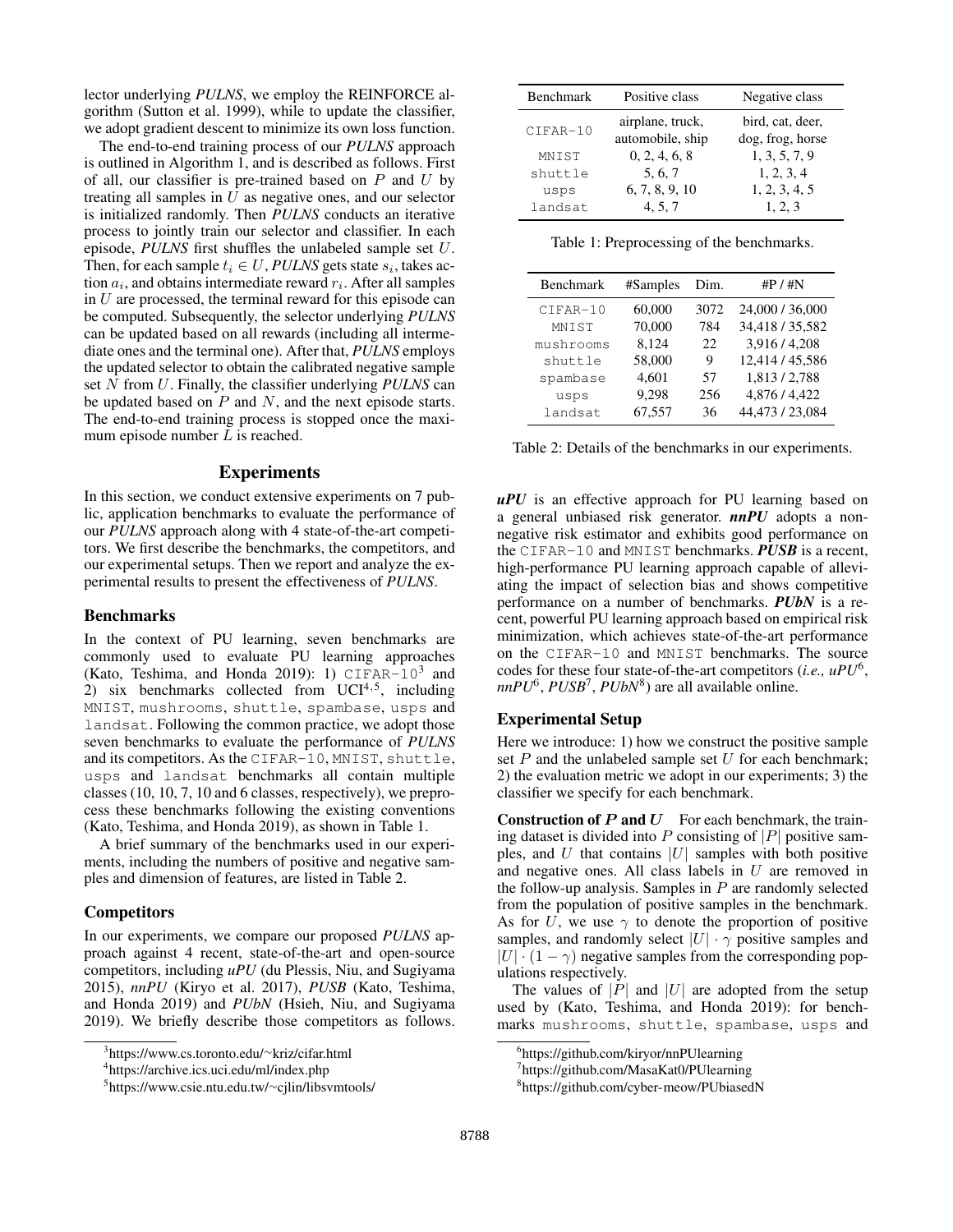| $\gamma$ | Benchmark | uPU           | nnPU          | <b>PUSB</b>   | <b>PUbN</b>   | <b>PULNS</b>   |
|----------|-----------|---------------|---------------|---------------|---------------|----------------|
|          | CIFAR-10  | 12.03(0.013)  | 11.04(0.013)  | 10.01(0.013)  | 9.76(0.009)   | 7.98(0.007)    |
|          | MNIST     | 8.48 (0.010)  | 7.01(0.016)   | 6.24(0.015)   | 6.17(0.011)   | 3.63(0.006)    |
|          | mushrooms | 5.23 (0.019)  | 5.21 (0.019)  | 4.97(0.020)   | 4.78 (0.019)  | 3.13(0.011)    |
| 0.2      | shuttle   | 7.00(0.019)   | 6.79(0.019)   | 4.91(0.007)   | 4.11(0.020)   | 2.74(0.017)    |
|          | spambase  | 12.38(0.021)  | 12.22(0.021)  | 12.20(0.020)  | 14.78 (0.013) | 9.59(0.076)    |
|          | usps      | 9.44(0.003)   | 8.63(0.016)   | 7.77(0.005)   | 7.51(0.007)   | 5.43(0.008)    |
|          | landsat   | 8.19 (0.017)  | 7.96(0.015)   | 6.48(0.024)   | 6.35(0.012)   | 4.22(0.026)    |
|          | CIFAR-10  | 16.01(0.015)  | 15.37(0.017)  | 14.59(0.013)  | 13.93 (0.017) | 11.44(0.011)   |
|          | MNIST     | 15.45 (0.018) | 8.62(0.011)   | 11.54(0.011)  | 8.10 (0.013)  | 5.27(0.009)    |
|          | mushrooms | 8.64(0.018)   | 8.41 (0.018)  | 5.68(0.020)   | 6.45(0.019)   | 4.30(0.024)    |
| 0.4      | shuttle   | 10.01(0.022)  | 8.97(0.021)   | 6.31(0.012)   | 5.78 (0.018)  | 4.43(0.016)    |
|          | spambase  | 20.94 (0.021) | 20.78 (0.022) | 19.40 (0.027) | 17.31(0.011)  | 15.70(0.014)   |
|          | usps      | 12.77 (0.009) | 10.26(0.004)  | 9.51(0.005)   | 10.13(0.009)  | 8.53(0.010)    |
|          | landsat   | 9.30(0.010)   | 8.77 (0.014)  | 8.10 (0.014)  | 7.60(0.013)   | 7.03(0.009)    |
|          | CIFAR-10  | 17.39(0.016)  | 16.56(0.015)  | 15.82 (0.014) | 14.96(0.013)  | 11.73(0.014)   |
|          | MNIST     | 27.30 (0.019) | 10.37(0.010)  | 13.80 (0.017) | 10.90(0.014)  | 6.54 $(0.016)$ |
|          | mushrooms | 9.68(0.021)   | 9.16(0.020)   | 7.69(0.021)   | 8.32 (0.013)  | 5.72 $(0.026)$ |
| 0.6      | shuttle   | 10.88(0.020)  | 9.58(0.019)   | 8.38 (0.011)  | 8.25(0.006)   | 5.39(0.039)    |
|          | spambase  | 29.45 (0.018) | 29.87 (0.020) | 20.84 (0.031) | 25.69 (0.017) | 22.39(0.013)   |
|          | usps      | 13.08 (0.012) | 11.11(0.012)  | 11.10(0.003)  | 10.93(0.013)  | 7.71(0.012)    |
|          | landsat   | 10.28(0.012)  | 10.08(0.014)  | 9.38(0.013)   | 9.24(0.022)   | 8.03(0.015)    |

Table 3: Comparative results of *PULNS*,  $uPU$ ,  $nnPU$ , *PUSB*, and *PUbN* on all benchmarks with  $\gamma = 0.2$ , 0.4 and 0.6. For each cell 'x  $(y)$ ', x, y denote the average error rate of binary classification in test data (%), and the standard deviation, respectively.

landsat, |P| and |U| are fixed at 400 and 800, respectively. For benchmarks CIFAR-10 and MNIST,  $|P|$  and  $|U|$  are fixed at 2000 and 4000, respectively. To better simulate the practical scenarios and to comprehensively evaluate all competing approaches, we use 3 different settings for  $\gamma = \{0.2, 0.4, 0.6\}$  to resemble the different proportions of positive samples within the unlabeled samples.

For each benchmark, the validation dataset and the testing dataset are generated through the same sampling method for U in the training dataset with the same values for  $\gamma$ . For benchmarks mushrooms, shuttle, spambase, usps and landsat, the total numbers of samples in the validation set and the testing set are set to 100 and 1000, respectively. For benchmarks CIFAR-10 and MNIST, the total numbers of samples in the validation set and the testing set are set to 500 and 5000, respectively.

Evaluation Metric To assess the performance of *PULNS* and its competitors, we adopt the error rate of classification (*i.e.,* 1−accuracy) on testing dataset as our evaluation metric following the common practice in the literature (Kato, Teshima, and Honda 2019; Zhang, Hou, and Zhang 2020). Hence, in our experiments, the smaller the error rate, the better the performance. For each benchmark with a particular value of γ, 20 independent runs are performed for *PULNS* and its 4 competitors. The average error rate and the standard deviation across the 20 runs are reported.

Classifier Specification In PU learning, different classifiers are often adopted for dealing with different benchmarks. Therefore, following the work (Kato, Teshima, and Honda 2019), the following two classifiers are adopted: 1)

for the CIFAR-10 benchmark, we adopt a convolutional neural network as the classifier; 2) for the remaining benchmarks, we adopt a multilayer perceptron (MLP) with a single-hidden-layer of 100 neurons as the classifier. Moreover, to ensure a fair comparison, for each benchmark, the same classifier is used by all the competing methods.

# Experimental Results

We conduct extensive experiments on 7 application benchmarks to study the performance of *PULNS* and the effectiveness of its selector. Note that in all the experiments, the true value of class prior  $\gamma$  is assumed to be known. This value is needed for all the 4 state-of-the-art competitors but not our *PULNS* approach and has to be estimated in practice.

Comparing *PULNS* Against Competitors Table 3 reports the comparative results of *PULNS* and its 4 state-ofthe-art competitors (*i.e., uPU*, *nnPU*, *PUSB* and *PUbN*) on 7 application benchmarks with 3 different values of  $\gamma$  (0.2, 0.4, and 0.6). In Table 3, for each benchmark with a particular  $\gamma$ , the best result across all five competing methods is indicated in boldface. From Table 3, *PULNS* stands out as the best method on all benchmarks with all  $\gamma$  values. In particular, on the MNIST benchmark with  $\gamma = 0.2, 0.4$ and 0.6, *PULNS* achieves the average error rates of 3.63%, 5.27% and 6.54%, respectively, while the second best average error rates are 6.17% (*PUbN*), 8.10% (*PUbN*) and 10.37% (*nnPU*), respectively. Similarly, on the shuttle benchmark with  $\gamma = 0.2$ , 0.4 and 0.6, *PULNS* yields the average error rates of 2.74%, 4.43% and 5.39%, respectively, while the average error rates for the second best approach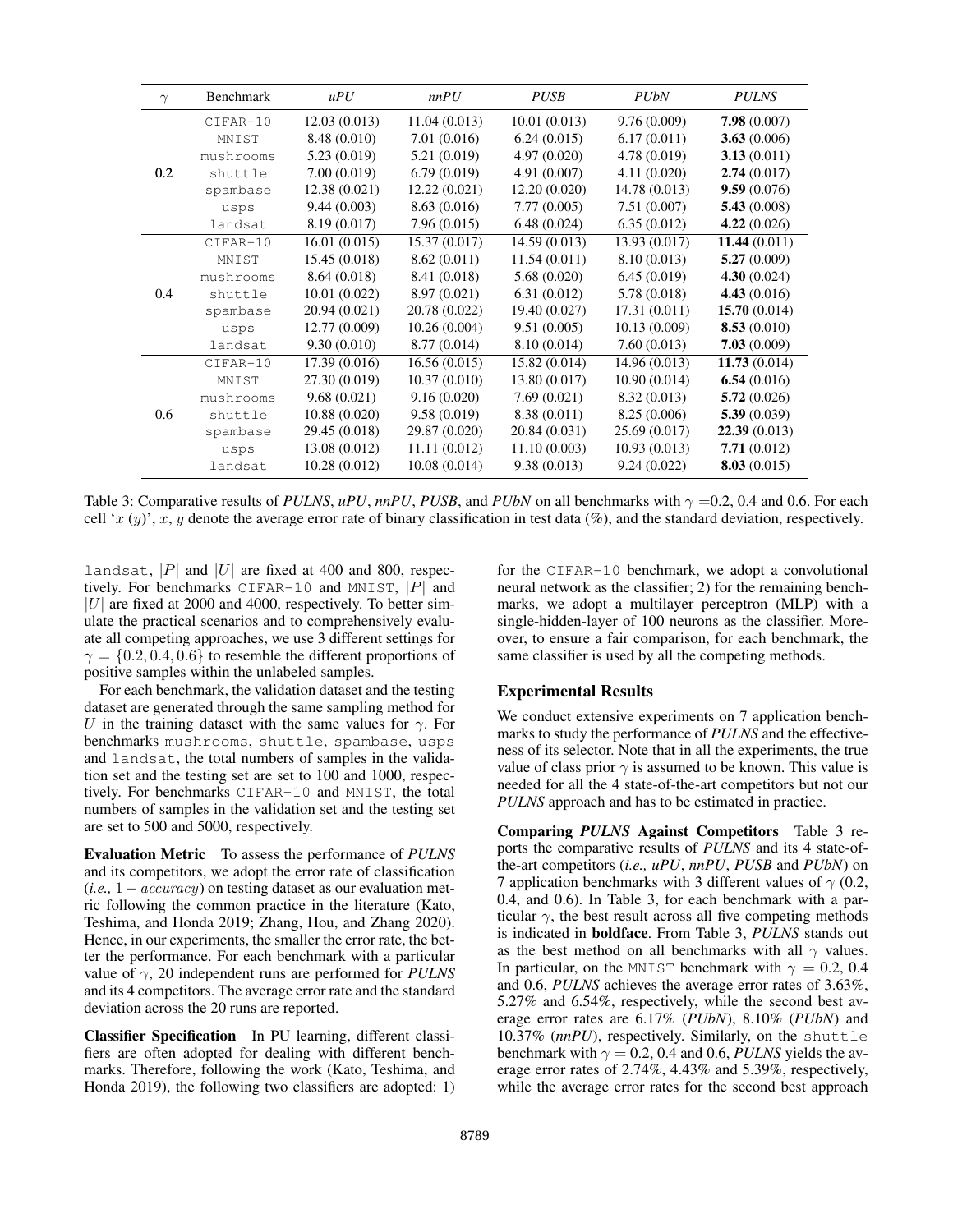| $\sim$ | Method       | $CIFAR-10$ | MNIST | mushrooms | shuttle | spambase | usps  | landsat |
|--------|--------------|------------|-------|-----------|---------|----------|-------|---------|
| 0.2    | PULNS_alt    | 12.92      | 7.48  | 7.42      | 9.06    | 17.78    | 17.44 | 6.63    |
|        | <b>PULNS</b> | 7.98       | 3.63  | 3.13      | 2.74    | 9.59     | 5.43  | 4.22    |
|        | Oracle       | 7.20       | 3.00  | 1.61      | 0.52    | 8.87     | 4.74  | 4.15    |
| 0.4    | PULNS_alt    | 18.84      | 12.28 | 20.75     | 16.41   | 27.51    | 24.20 | 18.24   |
|        | <b>PULNS</b> | 11.44      | 5.27  | 4.30      | 4.43    | 15.70    | 8.53  | 7.03    |
|        | Oracle       | 10.72      | 4.32  | 2.10      | 0.75    | 14.52    | 5.80  | 5.72    |
| 0.6    | PULNS_alt    | 48.26      | 38.58 | 41.20     | 44.35   | 43.43    | 37.65 | 44.30   |
|        | <b>PULNS</b> | 11.73      | 6.54  | 5.72      | 1.90    | 22.39    | 7.71  | 8.03    |
|        | Oracle       | 11.10      | 4.78  | 3.72      | 0.91    | 19.87    | 5.36  | 6.08    |

Table 4: Comparative results of *PULNS*, *PULNS alt* and *Oracle* on all benchmarks with  $\gamma = 0.2$ , 0.4 and 0.6. In this table, the metric is the average error rate of binary classification on testing set  $(\%)$ .

| $\gamma$ | Selector               | mushrooms  |            | shuttle    |            | spambase   |       | landsat    |            | usps       |            |
|----------|------------------------|------------|------------|------------|------------|------------|-------|------------|------------|------------|------------|
|          |                        | <b>NPV</b> | <b>TNR</b> | <b>NPV</b> | <b>TNR</b> | <b>NPV</b> | TNR   | <b>NPV</b> | <b>TNR</b> | <b>NPV</b> | <b>TNR</b> |
|          | Selector_1             | 96.71      | 73.44      | 81.71      | 89.38      | 91.74      | 62.50 | 95.31      | 92.03      | 95.50      | 89.53      |
|          | Selector <sub>-2</sub> | 95.88      | 90.94      | 91.83      | 93.12      | 83.00      | 94.58 | 95.73      | 94.69      | 95.39      | 90.62      |
| 0.2      | Selector_3             | 91.50      | 84.06      | 87.12      | 88.75      | 92.09      | 89.79 | 95.80      | 92.66      | 96.30      | 85.47      |
|          | Selector <sub>-4</sub> | 91.52      | 64.06      | 87.80      | 90.00      | 77.99      | 88.59 | 91.73      | 39.84      | 91.98      | 64.53      |
|          | Selector_5             | 97.34      | 85.62      | 84.79      | 94.06      | 89.96      | 93.33 | 97.24      | 93.44      | 95.87      | 91.88      |
|          | Selector_PULNS         | 98.26      | 97.03      | 97.03      | 96.88      | 92.17      | 95.63 | 98.23      | 95.47      | 96.41      | 96.56      |
|          | Selector_1             | 89.80      | 73.33      | 80.04      | 95.21      | 92.42      | 76.25 | 86.41      | 88.75      | 89.42      | 89.79      |
|          | Selector_2             | 90.31      | 85.42      | 82.01      | 96.88      | 88.76      | 82.29 | 90.58      | 87.19      | 91.98      | 90.83      |
|          | Selector_3             | 80.51      | 86.04      | 74.17      | 92.71      | 82.58      | 85.94 | 82.42      | 85.00      | 90.17      | 86.04      |
| 0.4      | Selector <sub>-4</sub> | 77.60      | 90.94      | 71.63      | 96.25      | 76.32      | 81.56 | 83.28      | 79.38      | 84.47      | 64.58      |
|          | Selector <sub>-5</sub> | 83.13      | 86.25      | 83.67      | 91.25      | 87.23      | 91.04 | 88.60      | 92.29      | 88.62      | 92.50      |
|          | Selector_PULNS         | 90.32      | 93.33      | 91.39      | 97.29      | 92.48      | 92.29 | 95.54      | 93.75      | 92.07      | 98.54      |
|          | Selector_1             | 77.16      | 55.94      | 63.45      | 94.38      | 67.81      | 80.31 | 79.33      | 88.75      | 75.46      | 89.38      |
|          | Selector <sub>-2</sub> | 78.01      | 83.12      | 79.33      | 88.75      | 63.36      | 83.75 | 75.46      | 89.38      | 79.33      | 88.75      |
|          | Selector_3             | 66.28      | 88.44      | 75.46      | 89.38      | 55.89      | 87.50 | 78.14      | 89.38      | 63.36      | 83.75      |
| 0.6      | Selector <sub>-4</sub> | 53.96      | 96.50      | 67.81      | 80.31      | 64.65      | 86.88 | 75.14      | 81.25      | 70.43      | 81.88      |
|          | Selector <sub>-5</sub> | 78.90      | 85.31      | 80.71      | 85.42      | 67.55      | 87.19 | 83.28      | 88.75      | 81.82      | 84.38      |
|          | Selector_PULNS         | 80.56      | 97.03      | 85.08      | 96.25      | 73.20      | 92.19 | 90.68      | 91.25      | 92.24      | 92.81      |

Table 5: Comparative results of our selector underlying *PULNS* and 5 representative, effective selectors on all benchmarks with  $\gamma = 0.2$ , 0.4 and 0.6. In this table, the metrics are NPV and TNR of binary classification on U data (%).

(*i.e., PUbN*) are 4.11%, 5.78% and 8.25%, respectively. The experimental results in Table 3 clearly present the superiority of *PULNS* over state-of-the-art competitors on those 7 application benchmarks, which indicates that *PULNS* might bring benefits in practice.

Effectiveness of the Selector Underlying *PULNS* To demonstrate the effectiveness of the selector underlying *PULNS*, we modify *PULNS* by removing our proposed selector, resulting in an alternative version called *PULNS alt*. We conduct experiments to directly compare *PULNS* against *PULNS\_alt* on all benchmarks with  $\gamma = 0.2$ , 0.4 and 0.6, and summarize the results in Table 4. According to Table 4, it is apparent that *PULNS* can achieve significantly lower error rate than *PULNS\_alt*. Moreover, as  $\gamma$  becomes larger, the performance of *PULNS alt* decreases significantly. In contrast, *PULNS* can still maintain reasonably good performance for large  $\gamma$ . All these evidences clearly demonstrate

the effectiveness and the crucial role of our selector for handling the label noise introduced by unlabeled data.

Also, based on *PULNS*, we replace our selector with a (virtual) ideal selector, which can perfectly select negative samples from U data, to form an ideal approach named *Oracle*. The results achieved by *Oracle* can then be treated as the empirical performance upper bound of *PULNS*. We demonstrate the experimental results of *PULNS* and *Oracle* in Table 4. From Table 4, it is clear that, on all benchmarks with all  $\gamma$  settings, the average error rates achieved by *PULNS* are quite close to those achieved by *Oracle*, confirming the effectiveness of the selector underlying *PULNS*.

Comparing Selector Underlying *PULNS* Against Existing Selectors Here we would like to verify whether the trained selector underlying *PULNS* can accurately select negative samples from unlabeled samples. We conduct extensive experiments to directly compare the selec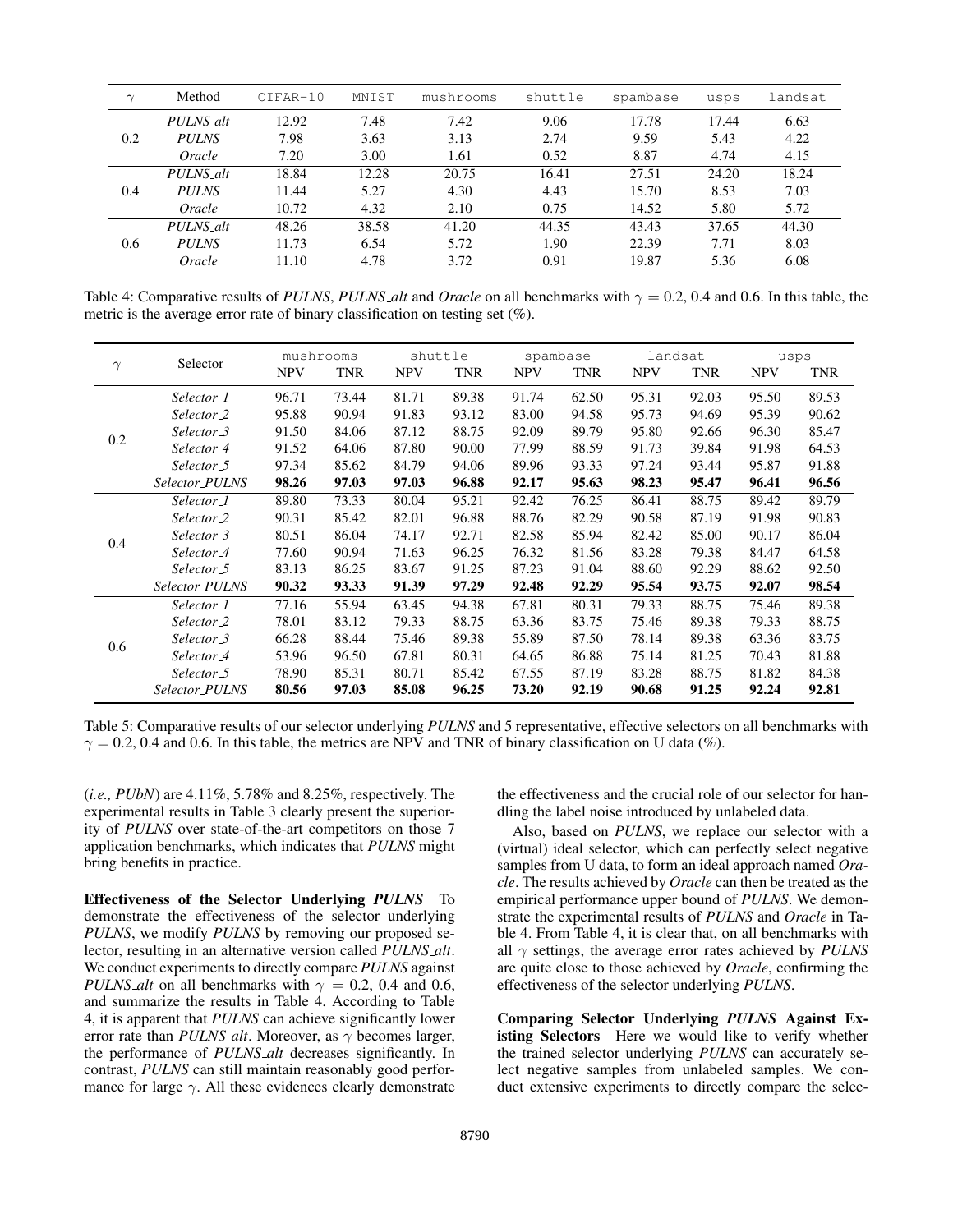tor underlying *PULNS*, which we name *Selector PULNS*, against five effective selectors chosen from literature for classifying unlabeled samples in  $U$  on 5 application benchmarks (*i.e.,* mushrooms, shuttle, spambase, usps and landsat). These 5 selectors are named *Selector 1* (Liu et al. 2002), *Selector 2* (Li and Liu 2003), *Selector 3* (Li, Liu, and Ng 2010), *Selector 4* (Chaudhari and Shevade 2012) and *Selector 5* (Zhang and Zuo 2009). Both CIFAR-10 and MNIST are excluded from experiments because all competing selectors do not support images as their inputs. In this experiment, we adopt the metrics of Negative Predictive Value (denoted by 'NPV') and True Negative Rate (denoted by 'TNR'), which are calculated as follows:

$$
NPV = \frac{\# \text{Selected } N}{\# \text{Selected}}, \quad \text{TNR} = \frac{\# \text{Selected } N}{\# N}
$$

where '#Selected\_N' denotes the number of negative samples among all selected samples, '#Selected' denotes the total number of selected samples, and '#N' denotes the total number of negative samples in  $U$ . Since the role of the selector in PU learning is to select negative samples from unlabeled samples, NPV provides a good measure on the accuracy of the selector, and TNR allows us to check how complete the selector can select negative samples. For both metrics, the larger the values, the better the performance.

The related experimental results are shown in Table 5, with NPV and TNR as the evaluation criteria. As can be seen from Table 5, *Selector PULNS* can achieve much higher precision and recall than all the 5 competing selectors, which confirms that training process of *PULNS* is capable of optimizing the underlying selector to accurately select negative samples from the unlabeled data.

#### Conclusion

In this paper, we propose a novel PU learning approach dubbed *PULNS*, which is equipped with an effective negative sample selector. We utilize reinforcement learning, along with reward shaping strategy, to optimize the negative sample selector and train the whole framework through an end-to-end manner. We conduct extensive experiments on seven public application benchmarks, and our results confirm the effectiveness of *PULNS* over the current state-ofthe-art approaches in PU learning. More encouragingly, we have applied our *PULNS* approach to the project of failure prediction in cloud systems (including Microsoft Azure and Microsoft 365's cloud system), in order to address the label noise issue. In practice, after the deployment of *PULNS*, the accuracy of failure prediction has been significantly improved. Besides, with the help of proactive mitigation actions, our *PULNS* approach can help considerably enhance the service reliability of Microsoft Azure and Microsoft 365's cloud system.

For future work, we plan to explore the extension of the proposed approach to semi-supervised learning.

## Acknowledgments

We express our deep gratitude to Dongmei Zhang, Girish Bablani, Robert Gu, Jim Kleewein, Yingnong Dang, Murali

Chintalapati, Thomas Moscibroda, Melur Raghuraman, Yogesh Bansal, Marcus Fontoura and Andrew Zhou for their great support and sponsorship. Furthermore, we would like to thank Susy Yi and Paul Wang for the collaboration on the project of failure prediction in Microsoft 365, and to thank Youjiang Wu, Xukun Li, and Sebastien Levy for the collaboration from Microsoft Azure.

# **References**

Bekker, J.; and Davis, J. 2018. Estimating the Class Prior in Positive and Unlabeled Data Through Decision Tree Induction. In *Proceedings of AAAI 2018*, 2712–2719.

Blanchard, G.; Lee, G.; and Scott, C. 2010. Semi-Supervised Novelty Detection. *Journal of Machine Learning Research* 11: 2973–3009.

Chaudhari, S.; and Shevade, S. K. 2012. Learning from Positive and Unlabelled Examples Using Maximum Margin Clustering. In *Proceedings of ICONIP 2012*, 465–473.

du Plessis, M. C.; Niu, G.; and Sugiyama, M. 2014. Analysis of Learning from Positive and Unlabeled Data. In *Proceedings of NIPS 2014*, 703–711.

du Plessis, M. C.; Niu, G.; and Sugiyama, M. 2015. Convex Formulation for Learning from Positive and Unlabeled Data. In *Proceedings ICML 2015*, 1386–1394.

du Plessis, M. C.; and Sugiyama, M. 2014. Class Prior Estimation from Positive and Unlabeled Data. *IEICE Transactions on Information & Systems* 97-D(5): 1358–1362.

Elkan, C.; and Noto, K. 2008. Learning Classifiers from Only Positive and Unlabeled Data. In *Proceedings of KDD 2008*, 213–220.

Fei, G.; and Liu, B. 2015. Social Media Text Classification under Negative Covariate Shift. In *Proceedings of EMNLP 2015*, 2347–2356.

Gong, T.; Wang, G.; Ye, J.; Xu, Z.; and Lin, M. 2018. Margin Based PU Learning. In *Proceedings of AAAI 2018*, 3037– 3044.

Hsieh, Y.; Niu, G.; and Sugiyama, M. 2019. Classification from Positive, Unlabeled and Biased Negative Data. In *Proceedings of ICML 2019*, 2820–2829.

Jain, S.; Delano, J.; Sharma, H.; and Radivojac, P. 2020. Class Prior Estimation with Biased Positives and Unlabeled Examples. In *Proceedings of AAAI 2020*, 4255–4263.

Jain, S.; White, M.; and Radivojac, P. 2016. Estimating the Class Prior and Posterior from Noisy Positives and Unlabeled Data. In *Proceedings of NIPS 2016*, 2685–2693.

Kato, M.; Teshima, T.; and Honda, J. 2019. Learning from Positive and Unlabeled Data with a Selection Bias. In *Proceedings of ICLR 2019*.

Kiryo, R.; Niu, G.; du Plessis, M. C.; and Sugiyama, M. 2017. Positive-Unlabeled Learning with Non-Negative Risk Estimator. In *Proceedings of NIPS 2017*, 1675–1685.

Li, T.; Wang, C.; Ma, Y.; Ortal, P.; Zhao, Q.; Stenger, B.; and Hirate, Y. 2019. Learning Classifiers on Positive and Unlabeled Data with Policy Gradient. In *Proceedings of ICDM 2019*, 399–408.